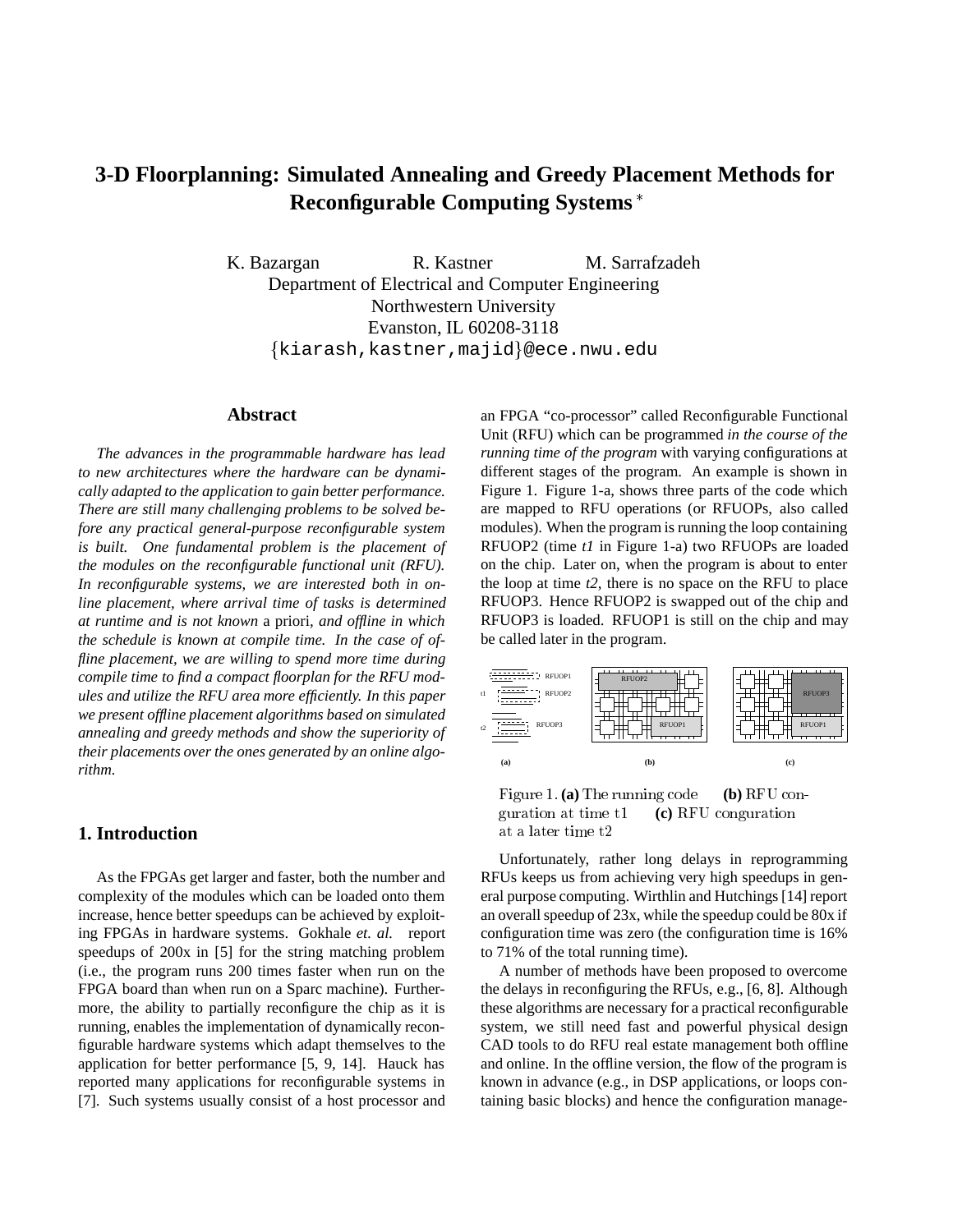ment component can do various optimizations in the configuration of the RFU before the system starts running. On the contrary, in the online version the decision on what operations should be launched is not known *a priori*. The flow of the program is not known in advance and hence the RFU configuration management should be done on the fly.

Both online and offline versions of the placement algorithms are important for reconfigurable computing systems. The importance of the online version is that due to the hard nature of accurately predicting the run time behavior of a general program at compile time, one needs online placement algorithms for at least parts of the RFU manager kernels. The offline algorithm can be exploited to generate compact placements for a group of RFU operations which will execute in sequence, e.g., part of the code in a basic block (the compact placement of the group of RFU modules can be seen as one atomic module when the online placement method is running). Furthermore, placements generated by an offline method can serve as baseline solutions for the online versions, and help us devise better online algorithms. Hence, the most important feature of an offline placement algorithm is the quality of placement it generates, even though it is a slow method.

To this date the place and route algorithms proposed for FPGAs are generally very slow or do not generate high quality placements. Examples are [10, 12, 11] The only fast placement algorithm reported in the literature is a work by Callahan *et. al.* [4] which is a linear time algorithm for mapping and placement of data flow graphs on FPGAs. Their algorithm utilizes the FPGA area efficiently, but it is limited to datapaths only.

Our goal is to devise efficient methods for placing RFU operations on the chip as compactly as possible so that the results can be used both by the online algorithm and as a baseline for assessing the quality of online methods. We propose simulated annealing as well as greedy offline algorithms for placement of the modules on RFU, and show the effectiveness of the proposed methods by comparing their placements with some online algorithms (See [1]).

The rest of the paper is organized as follows: In Section 2 we have described our model of the reconfigurable system. We have also defined measures to compare effectiveness of different RFUOP placement algorithms. Our methods are described in Section 3. Experimental results are shown in Section 4. Section 5 contains conclusion and discussion on possible ways to improve our algorithms and further experiments to give us more insight on the nature of the problem.

# **2. Our Model of a Reconfigurable Computing System**

Brebner [2] suggests an environment in which the runtime system dynamically chooses between hardware (RFU operation) and software (main host CPU instructions) implementations of the same function based on profile data or other criteria. We use the same paradigm in our model. An RFUOP  $r_i$  can be either *accepted* or *rejected* based on availability of RFU real estate. If an RFUOP is rejected, the same function should be performed by the host CPU and hence a running time penalty is incurred. We use set  $ACC$ to represent RFUOPs which are accepted (See Equation 1).

Unlike [3], our model allows no rotation or flipping of the modules. They should be placed on the RFU as they are represented in the library. Furthermore, we assume there is only one representation for each RFUOP in the library. There is no connection between RFUOPs. The data to be processed by the RFUOP is loaded onto chip registers before the RFUOP starts execution. After the RFUOP is done, the result is read back to the CPU.

Our model which deals with the placement engine of the RFU configuration management interface, assumes that the RFUOPs have been scheduled during compile time. Furthermore, it does not consider any caching of the modules on the chip during the run-time.

The set

$$
\mathcal{RFUOPS}=\{r_1,r_2,\cdots,r_n\mid r_i=(w_i,h_i,s_i,e_i)\}
$$

represents all the RFU operations defined in the system, where  $w_i$ ,  $h_i$ ,  $s_i$  and  $e_i$  are all positive integers with the additional constraint that  $s_i < e_i$ ,  $w_i$  and  $h_i$  are the width and height of the implementation of the RFUOP  $r_i$  in the library respectively.  $s_i$  is the time the operation  $r_i$  is invoked and  $e_i - s_i$  is the time-span it is resident in the system.

The placement engine can be invoked in only two ways: *insert* a module which is not currently on the chip (at time s<sub>i</sub>) and *delete* a currently placed module from the chip (at time  $e_i$ ). If there is a cache manager in the system (See Figure 2), it will issue insertion/deletion requests to the placement engine only when such operations should actually take place. For example if an RFUOP is invoked and the cache manager detects that the module is already on the chip, it will issue no requests to the placement engine. On the other hand, if a module which was previously swapped out (placement engine had received a *delete* command on that RFUOP) and is invoked again, the cache manager will request the placement engine to insert the RFUOP as if it was the first time this RFUOP is being invoked.

At any given time, there might be a number of modules on the RFU which can perform different operations concurrently. If in such a case a new RFUOP is invoked (cache manager sends an *insert* request to the placement engine) and there is no space and no idle RFUOP on the chip, then the request is *rejected*. Since the RFU cannot perform the operation, the main CPU should execute instructions to perform the same function, incurring some penalty to the running time. Otherwise (if the RFUOP is *accepted*), it is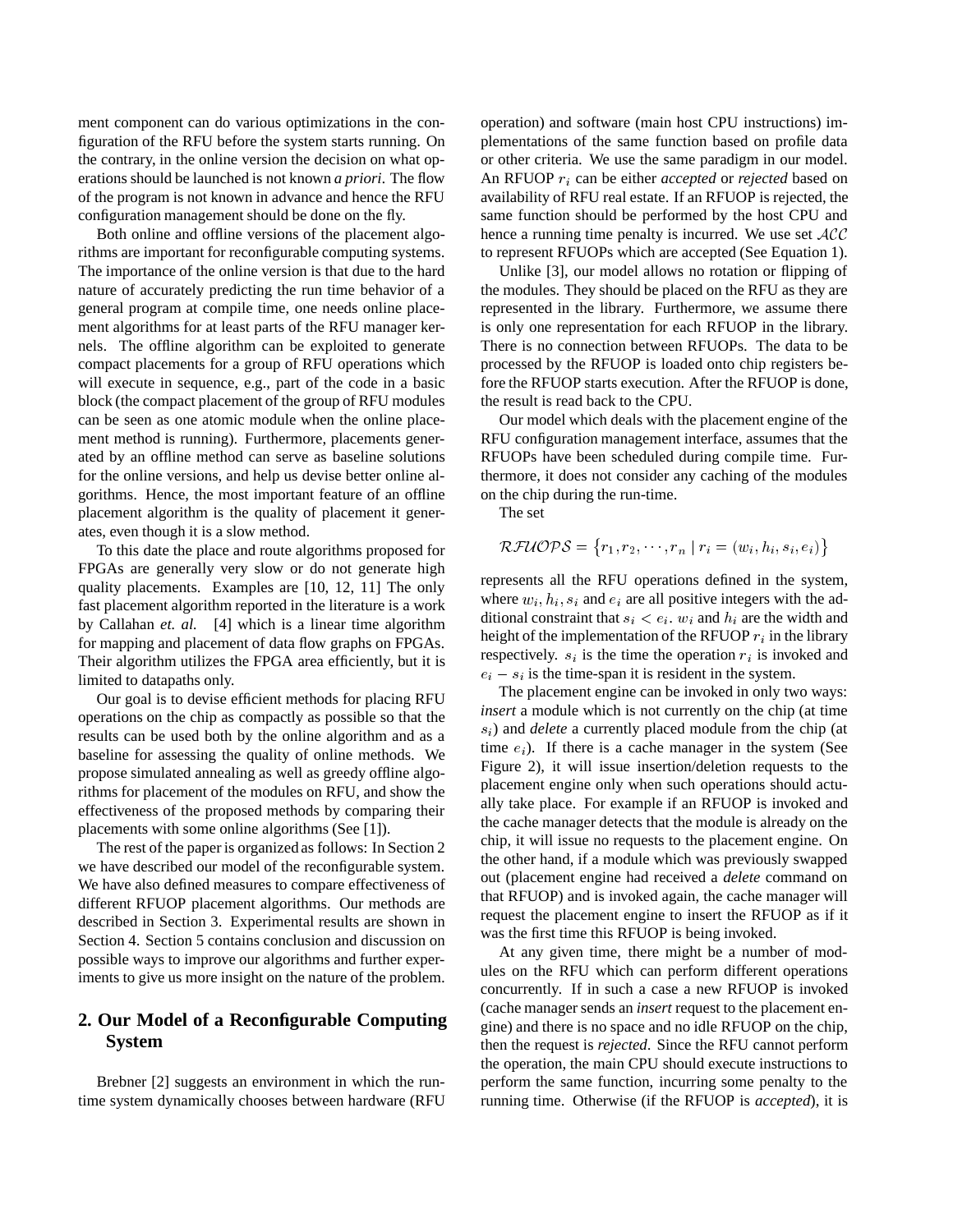

Figure 2. A sample model of a recongurable computing system

loaded onto RFU and executed. We assume that higher levels of the RFU configuration management will block insertion requests for RFUOPs which have not shown performance gains, i.e., the application profile data shows that the time to load the RFUOP plus its execution on the RFU is more than the time to perform the same function on the host CPU on the average.

The set ACC represents all the RFUOPs which are *accepted*, in addition to their locations on the chip. Given  $RFIUOPS$  and RFU dimensions W and H, the placement engine decides where to place RFUOPs.

$$
\mathcal{ACC} = \{ (r_i, x_i, y_i) \mid r_i \in \mathcal{RFUOPS},
$$
  
\n
$$
x_i \geq 0, x_i + w_i < W
$$
  
\n
$$
y_i \geq 0, y_i + h_i < H \} \tag{1}
$$

where  $(x_i, y_i)$  is the coordinate on the RFU where RFUOP  $r_i$  is placed. Obviously, the conditions

$$
W \ge w_i, \quad \forall i = 1 \cdots n
$$
  

$$
H \ge h_i, \quad \forall i = 1 \cdots n
$$

must be met for all the RFUOPs. Note that the cardinality of  $ACC$  set could be equal to that of  $RFUOPS$ . Also, it is important to note that the placements in  $ACC$  do not allow modules to be placed out of chip boundary (See Equation 1), but some RFUOP boxes might overlap. We will deal with this issue in Section 3.

The placement of RFUOPs on the RFU can be modeled as a three dimensional floorplanning problem. In a 3-D floorplanning, we have a box whose base is a rectangle with the same dimensions as the RFU ( $W \times H$ ) and its height is the time axis (See Figure 3-a). RFUOPs are also modeled as 3-D boxes (we use  $box(r_i)$  to refer to the corresponding box of the RFUOP  $r_i$ ). The base of the box corresponding to RFUOP  $r_i$  is a  $w_i \times h_i$  rectangle and its height is the

time-span the RFUOP resides on the RFU, i.e.,  $(e_i - s_i)$ . So, the end points of the diagonal of  $box(r_i)$  have coordinates  $(x_i, y_i, s_i)$  and  $(x_i + w_i - 1, y_i + h_i - 1, e_i - 1)$ .



Figure 3. **(a)** The oorplanning box **(b)** A 3-D oorplan

Horizontal cuts with the floorplanning box correspond to RFU configurations at different points in time. For example, the cut  $t = t1$  in Figure 3 corresponds to Figure 1-b and the cut  $t = t2$  corresponds to Figure 1-c. Boxes corresponding to RFUOPs cannot be placed at any arbitrary point in the RFU box. The base of the RFUOP should be placed on the cut plane corresponding to  $t = s_i$ . However, the base can slide on the cut plane as long as it does not cross the chip boundary.

 $x_i \geq 0, x_i + w_i \leq w$  RFUOP was supposed to take on the RFU. The number of The penalty in rejecting an RFU operation depends both on the complexity of the operation (we assume the complexity to be linearly proportional to the size of the module implementing the RFUOP) times number of cycles the RFU cycles could be an indication of how many times (for example in a loop) the RFUOP is supposed to be executed. We can formulate the penalty of rejecting an RFUOP  $r_i$  as  $penalty(r_i)$  defined as:

$$
penalty(r_i) = w_i \times h_i \times (e_i - s_i)
$$
  
= volume(box(t<sub>i</sub>)) (2)

The penalty of a placement  $P \in calACC$  is defined as the sum of penalties of the rejected modules:

$$
Penalty(P) = \sum_{r_i \in \mathcal{RFU} \cap \mathcal{PS} \text{ and } \exists (r_i, x, y) \in P} penalty(r_i) \tag{3}
$$

The overlap of a placement  $P \in calACC$  is defined as the total overlapping volume of all the RFUOP boxes:

$$
Overlap(P) = \sum_{(r_i, x_i, y_i), (r_j, x_j, y_j) \in P} box(r_i) \cap box(r_j) \tag{4}
$$

3-D floorplanning is the problem of finding the placement  $P \in \mathcal{ACC}$  with minimum  $Penalty(P)$  and the additional constraint that no two RFUOP boxes overlap, i.e., $\text{Overlap}(P) = 0$ .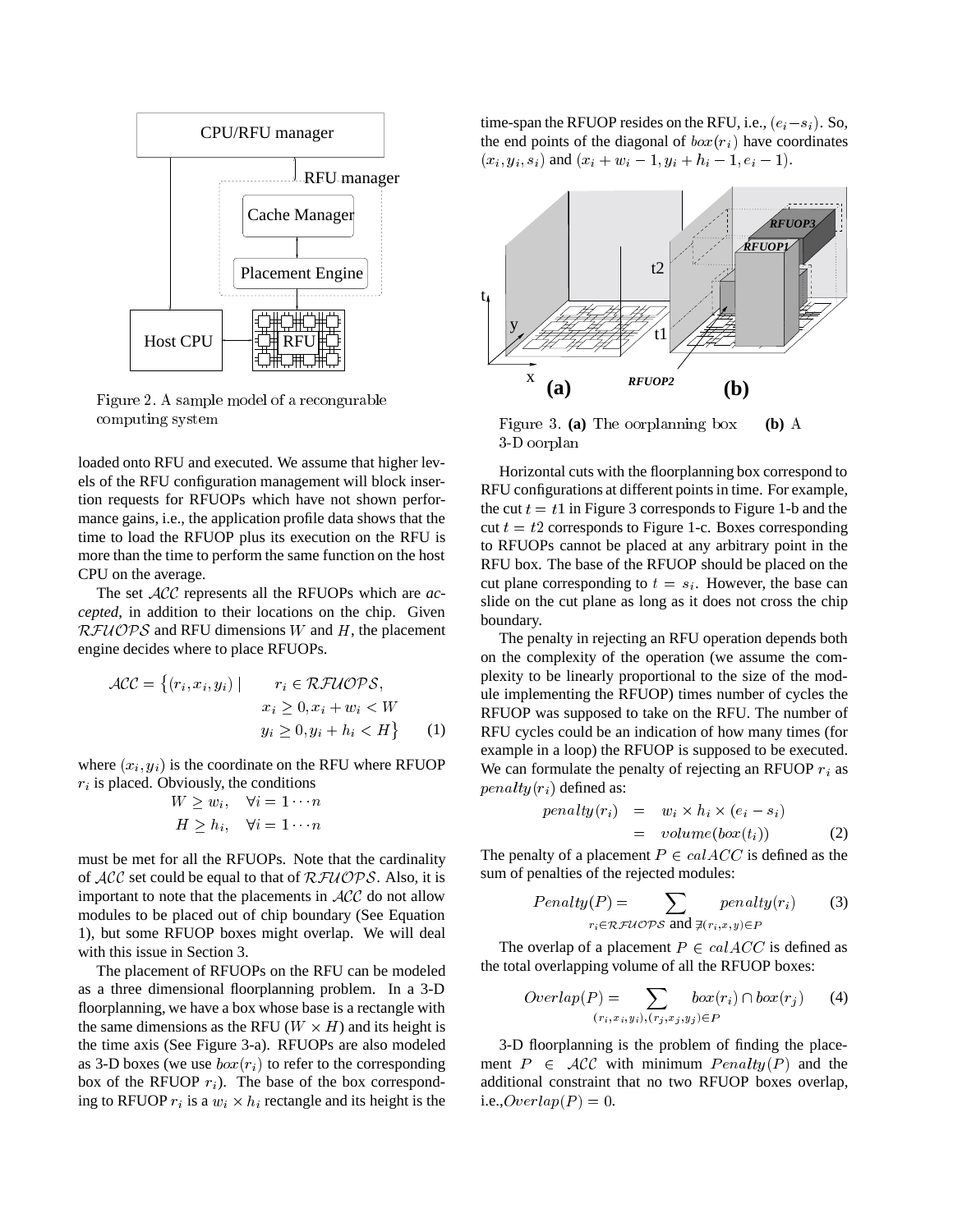#### **3. 3-D Floorplanner**

We implemented four different offline algorithms for the 3-D floorplanning problem. The four methods are listed below.

- 1. *KAMER-BF Decreasing:* In this method, we first sort the RFUOPs based on their box volumes, and eliminate  $(100 - X)\%$  smallest RFUOP boxes (X being a parameter. We tried  $X = 5, 10, \dots$ ). Then keeping the same temporal order as the original input, give the remaining RFUOPs (largest  $X\%$  modules) as the input to our best online algorithm. For a description of the *KAMER-BF* online algorithm see [1]. Intuitively, we are willing to eliminate small modules to The reason behind eliminating the small RFUOP boxes is that, intuitively, small modules fragment the 3-D floorplan and block larger ones (with higher volume and hence larger penalties of rejection) from being placed.
- 2. *Simulated Annealing (SA):* Starting from an empty 3-D floorplan, use a simulated annealing method to accept or reject RFUOPs, trying to minimize the penalty of the 3-D placement.
- 3. *Low-temperature Annealing (LTSA):* Starting from the placement generated by *KAMER-BF Decreasing-*X*%* use low-temperature annealing to add/remove RFUOPs to/from ACC list. All RFUOPs are considered for placement (not only the  $X\%$  largest placed by the online method). An RFUOP accepted by the online method might be rejected or Displaced based on the annealing decisions.
- 4. *Zero-temperature Annealing (ZTSA):* Starting from the placement generated by *KAMER-BF Decreasing-*X*%* use zero-temperature annealing to add as many  $(100-X)$ % smallest RFUOP boxes to the  $ACC$  list as you can, trying to monotonically decrease the penalty of the placement. In contrast to LTSA method, the RFUOP boxes placed by the online algorithm are not removed or displaced. This method is greedy and much faster than LTSA.

The annealing core is the same for SA, LTSA and ZTSA methods. Their only difference is in the starting temperature of the annealing process. The annealing core starts with an element  $P_0 \in \mathcal{ACC}$  and applies three different moves to generate other placements  $P_1, P_2, \dots$  where  $P_i \in \mathcal{ACC}$ trying to minimize  $Penalty(P)$ . The moves are:

- 1. *Op1: Accept RFUOP*
	- Precondition:  $r_i \in \mathcal{RFUOPS}, (r_i, x, y) \notin P$

• Operation:

$$
P \leftarrow P \cup \left\{ (r_i, rand(0, W - w_i),
$$

$$
rand(0, H - h_i)) \right\}
$$

where  $rand(a, b)$  generates a random integer number in the range  $(a, b - 1)$ .

• Post-condition:  $Overlap(P) = 0$ 

In fact, we use a more mature way than generating random coordinates to choose the location of the RFUOP box. We look for all possible empty boxes which can accomodate  $box(r_i)$  (See [1] for similar methods in two dimensions) and choose one randomly.

- 2. *Op2: Reject RFUOP*
	- Precondition:  $(r_i, x_i, y_i) \in P$
	- Operation:  $P \leftarrow P \setminus \{(r_i, x_i, y_i)\}$
- 3. *Op3: Displace RFUOP*
	- Precondition:  $(r_i, x_i, y_i) \in P$
	- Operation:

$$
x_{inew} \leftarrow x_i + rand(-\delta, \delta)
$$
  
\n
$$
y_{inew} \leftarrow y_i + rand(-\delta, \delta)
$$
  
\n
$$
P \leftarrow \left(P \setminus \{(r_i, x_i, y_i)\}\right) \cup \left\{(r_i, x_{inew}, y_{inew})\}\right\}
$$

• Post-condition:

$$
x_{inew} \ge 0 \text{ and } x_{inew} < W - w_i
$$
\n
$$
y_{inew} \ge 0 \text{ and } y_{inew} < H - h_i
$$
\n
$$
Overall(p) = 0
$$

The selection of the RFUOPs to add to the  $ACC$  list (i.e., accept) or remove from the ACC list (i.e., reject) or displace is done randomly. In Section 5 we will discuss the effect of choosing RFUOPs with different probabilities. We have also discussed the effect of choosing the annealing operations with different probabilities.

 $Penalty(P<sub>i</sub>)$  is used as the cost for each placement. Note that we could have allowed overlaps between RFUOP boxes and try to resolve it towards the end of the annealing process. In that case, the cost would have been  $Penalty(P) + \lambda(T) \times Overlap(P)$ , where  $\lambda$  is an increasing function of annealing temperature  $T$ , to ensure that the overlap cost converges to zero at the end of the annealing process. We did perform experiments with this method, but the method which allows no overlaps to occure is faster. (The authors in [13] report that 2-D placement methods which allow/prevent overlaps generate placements of fairly equal qualities).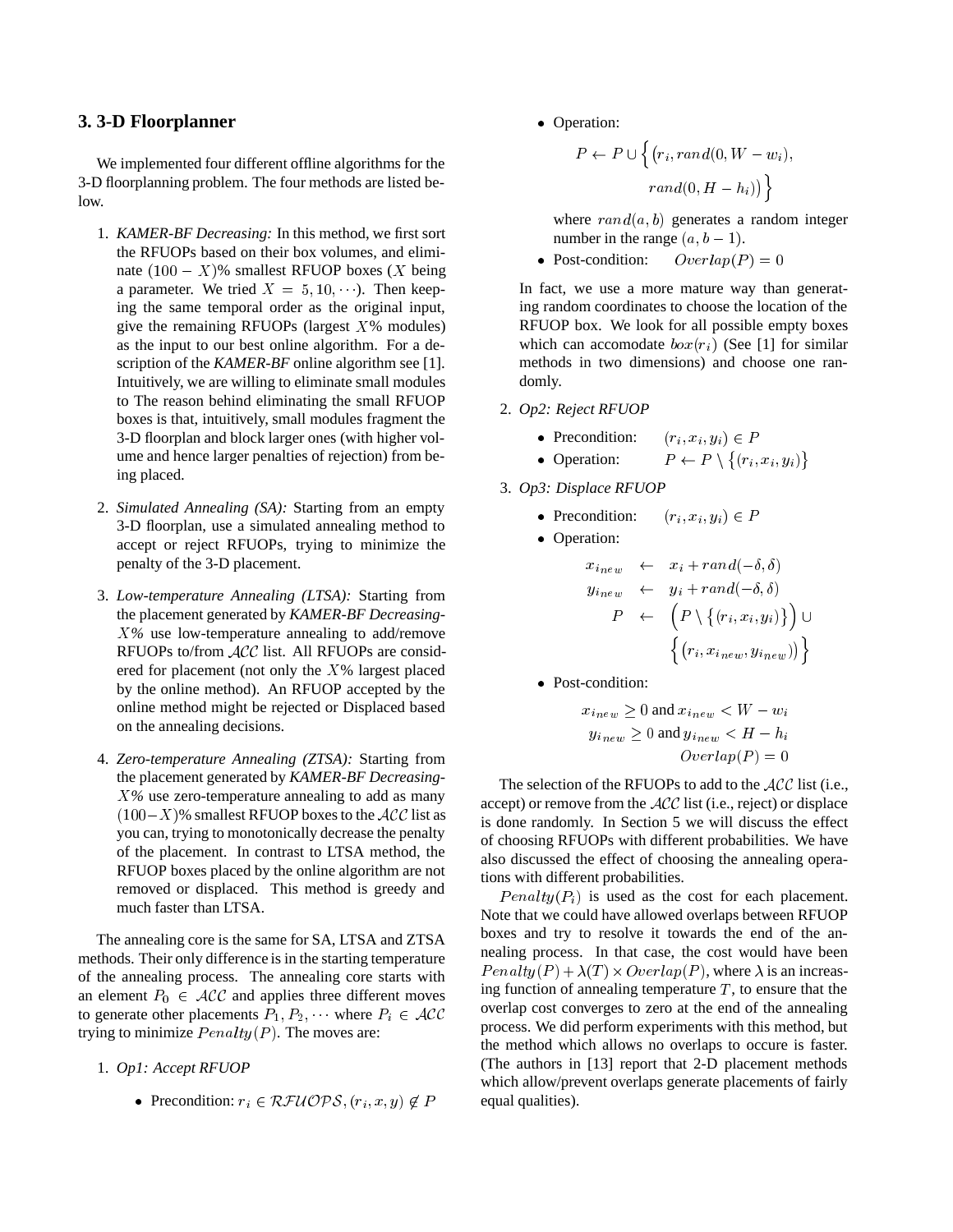| Data  | Min | Max | Avg  |    | Chip             |              |
|-------|-----|-----|------|----|------------------|--------------|
| class | len | len | len  | D  | Size             | Distribution |
| Tiny  |     | 30  | 16.5 |    | $50 \times 50$   | Uniform      |
| Small | 3   | 30  | 16.5 | 10 | $70 \times 70$   | Uniform      |
| А     |     | 30  | 16.5 | 30 | $100 \times 100$ | Uniform      |

Table 1. Description of different data classes. D is the density (average number of RFUOPs in the system at any time-slice).

### **4. Experimental Results**

We use the model described in Section 2 for our insert/delete events. We generated different data sets containing the invocation of the RFUOPs. Each data set is a sequence of insertion and deletion of RFUOPs sorted by the time they occur. The events are uniformly distributed on the timeline with average density of <sup>D</sup> RFUOPs on the chip at any given time,  $D$  being a parameter of the input file. We have simulated the running of a program on the reconfigurable computing system by placing as many RFUOP boxes on the 3-D floorplan as we can. The modules which we cannot place on the RFU-time volume are rejected.

The data files are called Cnnnn (see Table 1) where 'C' is the class of RFUOP module width/height distributions and 'nnnn' is number of insertion events (we have done experiments with 'nnnn' being 50, 100, 200, 1024 and 2048).

The penalty reported in the following tables is the same as Equation 3 (sum of box volumes of rejected RFUOPs). The tables show the ratio of accepted RFUOPs to the total number of RFUOPs as well.

The experiments with different values of  $X$  for KAMER-BF Decreasing method showed that using  $X <$ 93 result in higher penalties than  $X = 100$ . In the cases where  $X \geq 93$ , slight improvements in the penalty of the placement was seen, and hence we did not report the results of these experiments. Also, pure annealing took long times (e.g., hours for Small100 data set) and hence we did not report the results of SA either. However, LTSA and ZTSA methods yielded good results.

Table 2 shows the ratio of accepted RFUOPs when the output of KAMER-BF Decreasing with  $X=100\%$  is used as input to the low-temperature annealing method. The results of LTSA are compared to the online algorithm (KAMER-BFD with  $X=100$ , see [1]). In the same table, the penalties of the two methods are also shown. As can be seen, the acceptance rate decreases in some cases but the penalty always improves. The reason is that smaller RFUOP boxes are replaced by larger ones, hence increasing number of rejected modules but decreasing the penalty. Table 3 is similar to Table 2, but  $X$  is set to 20, instead of 100. As can be seen, the LTSA method is able to improve the online results substantially.

| Data               | LTSA-100        | Online          | Ratio   |
|--------------------|-----------------|-----------------|---------|
| Set                | acc. rate       | acc. rate       |         |
| Tiny <sub>50</sub> | 70              | 84              | 83.33%  |
| Tiny100            | 72              | 83              | 86.75%  |
| Small100           | 86              | 84              | 102.38% |
| Smal1200           | 81              | 89.5            | 90.50%  |
| Small1024          | 84.47           | 84.57           | 99.88%  |
| A100               | 87              | 89              | 97.75%  |
|                    |                 |                 |         |
| Data               | <b>LTSA-100</b> | Online          | Ratio   |
| Set                | penalty         | penalty         |         |
| Tiny <sub>50</sub> | 147287          | 213153          | 69.10%  |
| Tiny100            | 253566          | 307879          | 82.36%  |
| Small100           | 464049          | 508923          | 91.18%  |
| Small200           | 539435          | $\sqrt{612623}$ | 88.05%  |
| Small1024          | 4468662         | 4643786         | 96.23%  |
| A <sub>100</sub>   | 427761          | 456627          | 93.68%  |

Table 2. The LTSA-100 columns show the acceptance rates and penalties for different data sets when the result of KAMER-BFD with  $X=100\%$  is used as input to LTSA. The online column shows the acceptance rates and penalties for KAMER-BFD with  $X=100$ 

Table 4 shows the acceptance rate and penalties for the case where KAMER-BF Decreasing with  $X = 20\%$  is run first, and its placement is used as starting point for the ZTSA method. The ZTSA only accepts the RFUOPs which are not placed by the online algorithm, and hence is very fast. It can be seen that although it is a greedy method, it still can improve the results of the online method.

## **5. Conclusion and Future Work**

We summarized the results of previous work on floorplanning for reconfigurable systems and showed why it is important to deal with both online and offline placement algorithms. We devised simulated annealing and greedy placement methods for the 3-D placement of the RFUOPs and showed their effectiveness.

The effect of different representations of RFUOPs in the library should be addressed in future work. Also, extensive studies should be done to find realistic benchmarks for reconfigurable computing environments. These benchmarks should address the distribution of module dimensions for RFUOPs, pattern of invocation, penalty of rejection and performance gains when performing RFUOPs.

Another important issue to be addressed is the effect of weighting different modules when choosing them for insertion/deleting into the active tasks. It would be interesting to observe how the result of our method changes if modules with smaller volumes are more likely to be removed from